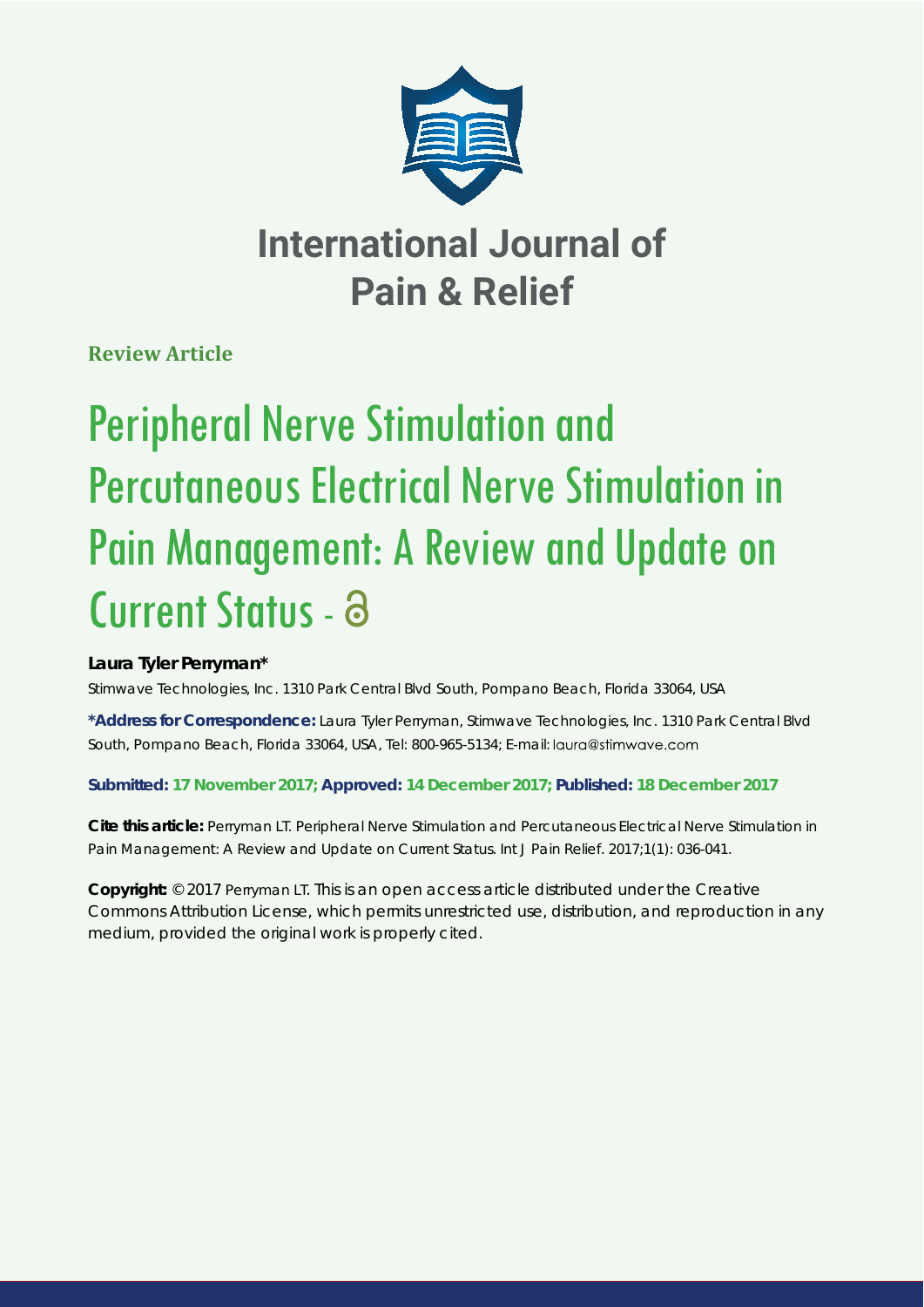#### **ABSTRACT**

Chronic pain has been a debilitating condition with debilitating consequences on the person and the society. Electrical stimulation of nervous system, currently known appropriately as neuromodulation, has improved the quality of life as well as reducing the opioid medication abuse. Both temporary and permanent neuromodulation therapies have undergone several modifications to improve the acceptance of the methods as well as the efficiency. A Percutaneous Electrical Nerve Stimulation (PENS) is a hybrid short term technique combining transcutaneous electrical nerve stimulation (TENS) and acupuncture utilizing a needle electrode inserted in to soft tissues to modulate the small nerve endings in the soft tissues. Peripheral Nerve Stimulation (PNS) is a standardized technique of neuromodulation that employs the conventional Spinal Cord Stimulation (SCS) components, implanted in the patient's body. PNS has advanced remarkably well, due to its minimally invasive technique and refined equipment designs, mostly applicable to the conventional SCS. Due to the nature of the equipment not specific to its purpose, PNS suffers from the drawbacks of the bulky SCS implants. The recent advances in wireless technology with nanomaterial components have significantly reduced the adverse events of PNS therapy, since the power generator and its connections are no longer required to be implanted. Encouraging results have been reported with the wireless PNS neuromodulation in cases of occipital neuralgia, craniofacial pain and intercostal post-herpetic neuralgia.

**Keywords:** Wireless Neuromodulation; Peripheral Nerve Stimulation; Peripheral Electrical Nerve Stimulation; Occipital Neuralgia; Headache; Nanomaterials

#### **INTRODUCTION**

Chronic pain is a common symptom necessitating hospital visits. Several medical, non-invasive, minimally invasive and invasive treatments are available implicating the complex nature of pain as an intractable problem. Electrical stimulation of the nervous system, both peripheral and central, has been an accepted therapeutic method with or without breaching the integument. Accordingly transcutaneous and percutaneous stimulation techniques have emerged with remarkable advancements in the technology. Peripheral Nerve Stimulation (PNS) is a reasonably less invasive treatment option compared to stimulation of the central nervous system. Percutaneous Electrical Nerve Stimulation (PENS), by definition implies the route of administration, distinguishing itself from the Transcutaneous Electrical Nerve Stimulation (TENS), and engages the non-neural elements more than the nerve itself. PNS targets a nerve trunk supplying the painful body parts to provide relief.

#### **Nomenclature Of Peripheral Nerve Stimulation**

The remarkable work of Ronald Melzak and Patrick Wall in 1965, introduced the theory of pain [1], while William Sweet along with Wall provided the proof of concept of PNS in 1967, when they stimulated their own infraorbital nerve by a needle electrode thereby experiencing the effects of electrical stimulation first hand [2].

Following this, PNS was enthusiastically employed for chronic pain relief but had mixed results mostly due to lack of selection criteria, technical difficulties and failure of systematic application [3]. This explains the distinctly sparse literature on PNS in spite of the awe-inspiring beginning [4].

However, PNS is capable of catering to multiple somatic as well as visceral conditions apart from pain, such as diaphragm palsy, intractable epilepsy, autonomic as well as somatic nerve stimulation for urinary bladder  $[5,6]$ . It is important to define PNS, thus, to understand its efficacy.

**Peripheral Nerve Stimulation:** PNS is electrical stimulation of a specific nerve with a specific name that supplies a very distinct area of body. There is a territory of that nerve and stimulation results in changes in the function of the particular nerve. PNS provides unidirectional paresthesia along that selected peripheral nerve with a better stimulation quality [7]. Accordingly, indication for PNS therapy is neuropathic pain along the nerve distribution so the stimulation is effective along the affected nerve  $[8]$ . This can be achieved by open method, wherein the nerve is exposed surgically and the electrodes are placed overlying it or by minimally invasive percutaneous technique.

In case a specific nerve is not stimulated, the procedure is called Peripheral Subcutaneous Field Stimulation (PSFS).

**Percutaneous Nerve Stimulation (PENS):** A combination of TENS, a surface stimulation method and acupuncture, intradermal needle insertion according to Chinese land marks on the body, is PENS. Acupuncture acts by mechanical stimulation but Electroacupuncture  $(EA)$  employs electrical stimulation  $(2-100 Hz)$  for analgesic effects mediated through opioid receptors [9,10].

TENS also can be applied with either low (2Hz) or high (50-100 Hz) frequency stimulation on the skin; but not at the same time. At high as well low frequencies TENS produces analgesia by activating smaller motor afferents while high frequency is more selective in stimulating larger diameter a beta afferents to cut down the nociceptor cell activity [11]. PENS delivered via percutaneous insertion of needles in the vicinity of peripheral nerves, however, utilizes both high and low frequencies in a rapidly alternating rhythm to achieve similar effects of stimulation as above [12]. This is particularly useful in patients intolerant to TENS (due to skin irritation or allodynia) and as such avoiding skin resistance, delivers the stimulation to its full potential [13].

#### **Advancements with PNS**

The initial pioneering work of Wall, Sweet and Sheldon continued for 20 years with limited expertize and technology  $[2,14,15]$ . Difficulties were encountered due to ineffective on and off stimulation method and surgical trauma to the nerves followed by scar tissue formation [8,16,17].

A percutaneous electrical nerve stimulator was developed by Long in 1973, much similar to the indigenous method of Wall and Sweet, using cordotomy electrodes within 18 G needles, initially for PNS screening but later became more of a prototype for PENS [18]. Percutaneous epidural insertion of cylindrical electrode for epidural and PNS had set in the initiative for minimally invasive procedures by Urban and Nashold in 1982 [19]. A simple and less invasive technique introduced by Weiner and Reid for occipital neuralgia [20] improved the confidence in PNS of occipital and trigeminal nerves [21-23] expanding the gamut of indications, implantation methods and type of electrodes. Further safety and simplification of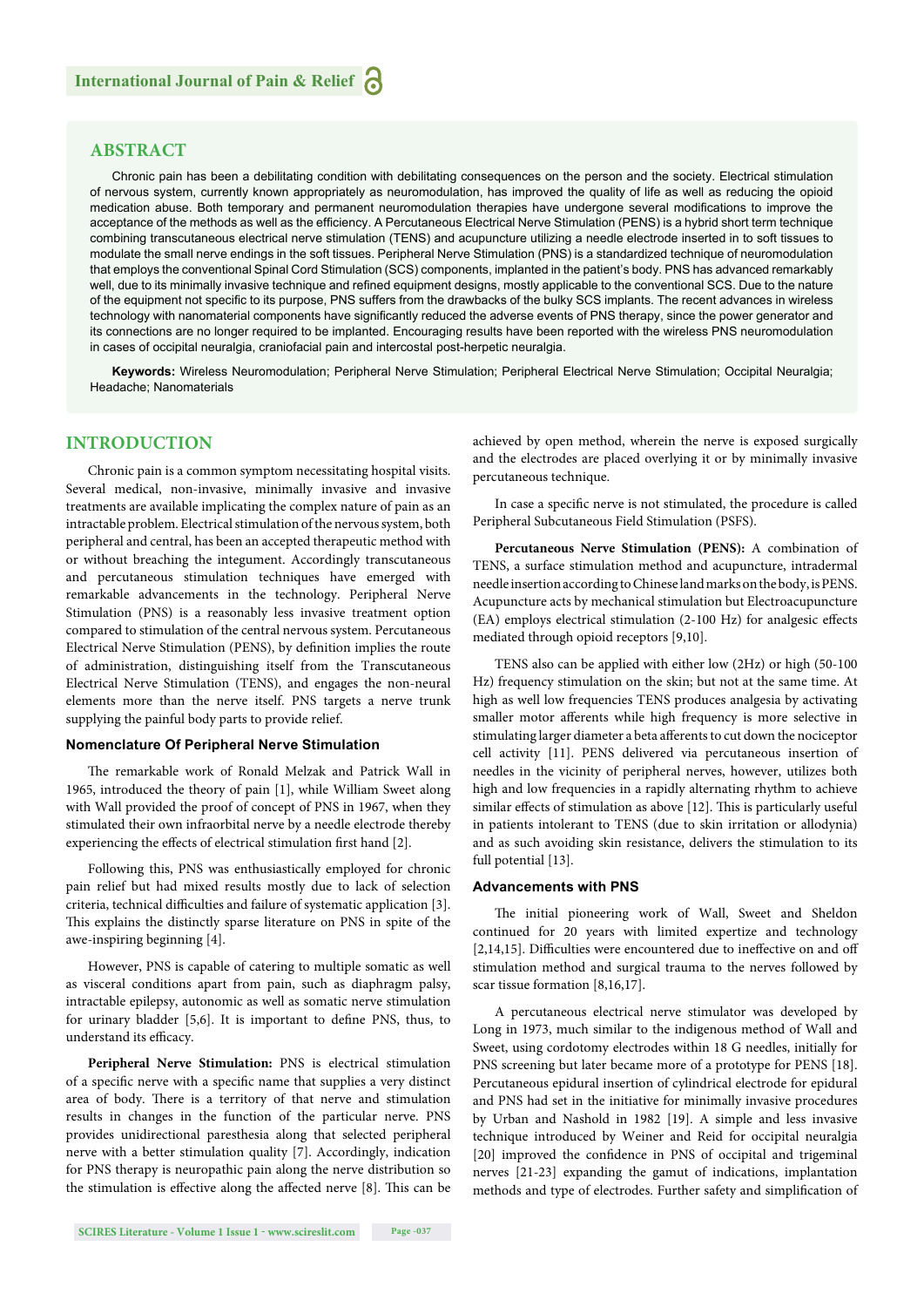the technique ensued with ultrasound guidance to place to electrodes for stimulation of any named peripheral nerve throughout the body [24,25].Trigeminal and occipital nerves remained to be major nerves to receive PNS for a variety of indications like postherpetic neuralgia, trigeminal neuropathy/neuralgia, migraines and cluster headaches [21,26-32].

The minimally invasive nature of PNS increased the indications to relieve postsurgical pain, low back pain, scapular pain, coccydynia and chronic regional pain syndrome- type 2 by placing the stimulator in close proximity to the peripheral nerve [32-37].

As the popularization of PNS continued, evaluation of outcomes and adverse events started to get attention not only to audit the procedure but to refine the technology also [38,39]. Electrode migrations, fractures, disconnections, erosion of leads and failure of stimulation prompted several modifications [40,41].

**Wireless, minimally invasive nano-technology in PNS:** Most of the device related complications in PNS arise from its off label application of a conventional Spinal Cord Stimulation (SCS) equipment [42]. The long and bulky SCS device components may not be suitable for the peripheral nerve space and the related complications could be avoided with proper device components.

A miniature Nano electrode system operated by wireless technology is one such advancement in the field of PNS.

The conventional SCS system is bulky with electrodes enclosed in a catheter, attached to long connectors leading to an Implantable Pulse Generator (IPG). All components are placed inside the patient's body and the system can fail due to malfunction of any of these. Research is ongoing to reduce the bulk of the equipment without compromising the efficiency and IPG life.

Stimwave device has a novel external Wireless Power Generator (WPG) that uses a dipole antenna for electric field coupling accomplished with very short length pulsed electromagnetic wave at Giga Hertz Frequencies (GHz), 'microwaves'. This enables miniature implants to be embedded deeper inside the body and also affords minimal loss of power due to the higher frequency at play [43]. The small implants can be successfully placed by percutaneous minimally invasive approaches.

#### **Device description**

The stimrelieve® stimulator system (StimRelieve LLC, Fort Lauderdale, FL, USA) implants contain four or eight contacts (3 mm in diameter with 4 mm spacing) and accessed by an implantable electrode contact array, a microprocessor receiver and an antenna embedded within the electrode wire that couples to an external WPG (figures 1 and 2). The implant is passive and maneuvered by the WPG according to the patient-physician protocol (figure 3) required for therapeutic effects.

The spectrum of parameters available for stimulation include amplitude of 1-24 ma, pulse width of 1-1000 msec, and frequency of 1-20,000 hz.

#### **Percutaneous Nerve Stimulation (PENS)**

When Wall and Sweet applied temporary electrical stimulation to the infraorbital nerves, they put forth the prototype of PENS [2] similar to the implanted electrodes of Sheldon et al that became models for PNS [14,15]. Placement of electrodes either on the skin or in subcutaneous tissues with TENS, PENS or PNS leads to alterations in blood flow, concentrations of local neurotransmitters and







endorphins along with cell membrane polarization thereby inhibiting the nociceptive transmission [44].

For PENS, bipolar needle electrodes are inserted in to tissues for pain relief and removed after the therapy, in conditions like back pain, sciatica, diabetic neuropathy, herpetic neuralgia and headache [45-49]. It combines the simplicity and mechanisms of TENS and EA to stimulate the dermatomal sensory nerve endings to produce analgesia better than TENS and Sham controlled therapy. PENS was shown to reduce consumption of opioids in a systematic randomized study [12,45,49].

#### **DISCUSSION**

Chronic pain is a common complaint that takes the general population for a medical visit and is a very prevalent public concern [50,51].

Short term benefits with repetitive administration would be provided by local therapies and topical agents including injectable forms only leading to subsequent failures along with continued suffering. Electrical stimulation of nerves provided better relief with long lasting results but with complex apparatus and power supply as well as variable energy requirements.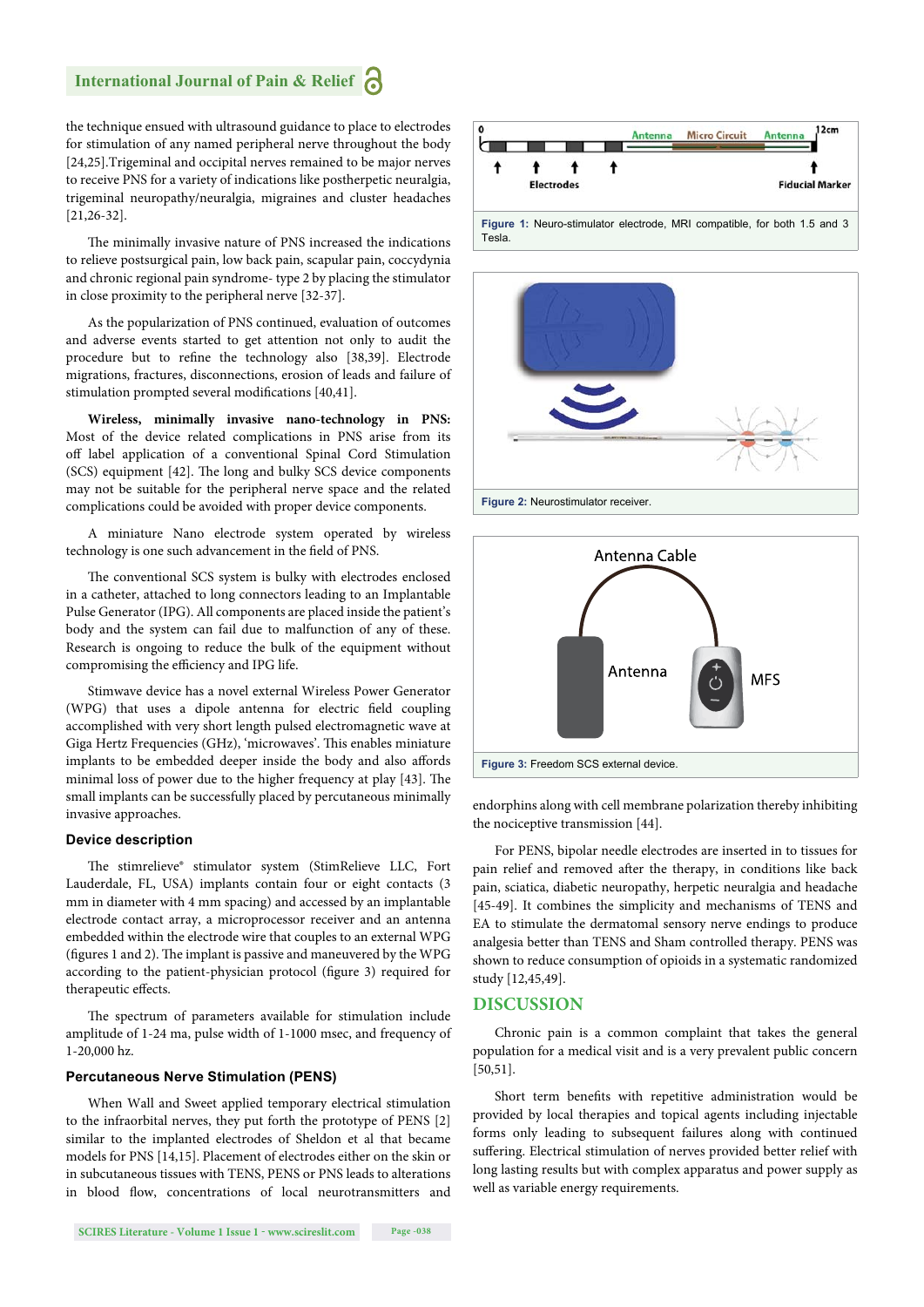## **International Journal of Pain & Relief**

PENS, however does not require the complex surgical implantation since the bipolar needle electrode required to stimulate the nerve endings is removed after the therapy and does not demand great technical skills. Selection of the area of stimulation is also not particularly difficult since there is an area of sensory derangement marked out clearly by the patient.

Ghoname et al did a randomized crossover study on PENS to show that the results are superior to TENS in patients with low back pain [45]. Consistently encouraging results with PENS have been published [48,49] for a variety of painful conditions.

However, the sham treatment reported was an issue in its accuracy and as Cummings comments probably reflect the concerns. In his review, Cummings stated that "PENS is neither different in principle nor in practice from EA, and whilst the term accurately reflects the nature of the treatment, there is no substantial justification for referring to PENS as a 'novel analgesic therapy' while the term is acceptable for reporting purposes [52].

This might explain why PENS did not become a popular, sustainable neuromodulation approach even though it is less invasive and temporary.

PNS, as a complementary treatment to SCS in nonresponsive cases of neuropathic pain, though was promising in its days of inception, could not meet with the safety requirements, predominantly due to the off -label use of the bulky SCS equipment. PENS (and TENS also) was helpful as a trial stimulation for PNS, along with electrophysiological studies and nerve blocks to make better selection of indications [44,53]. Limited success could only be achieved with the extremity pain, especially in the lower extremities until the morphological configuration of the electrodes was altered to a cylindrical percutaneous type, thus reducing the interface with epineurium and minimizing scar tissue formation  $[22,54,55]$ . The modified configuration has improved the access to the sensory afferents in head and face regions as well as extremity peripheral nerves.

Currently available neurostimulator systems, however, have not been designed for use in the peripheral nerve space, and are thus associated with complications and side effects [56,57,58]. Further refinements to the bulky apparatus deemed necessary to make the PNS more acceptable for all its efficacy and applications.

The wireless technology, as described above, due to its inherent design mitigates the negative issues related to these "implantableonly" components of the SCS assembly. Wireless neuromodulation shows promise and paves pathway to expanding number of indications for the relief of chronic pain conditions. A significant reduction in hardware components associated with complications would follow due to the minimally invasive nature of both the technique as well as the technology. A simple lead placement without the need to tunnel and attach an implanted pulse generator can be advantageous to the patient, the surgeon and the health care system in reducing costs, procedure time, postoperative pain, and adverse events while achieving the desired pain control [59]. Stimwave wireless technology has been reported to be safe and effective, as PNS modality in cases of craniofacial pain, occipital neuralgia and postherpetic neuralgia [60- 61].

Additionally, the minimally invasive nature of this technology may be offering incomparable benefits to patients with:

- 1. Compromised immunity as in cases of herpetic neuralgia, retro viral infections, chronic debilitating diseases and malignancy.
- 2. Comorbid conditions like Diabetes mellitus, chronic renal failure, and anemia.
- 3. Fragile skin conditions secondary to neuropathy, psoriasis, chronic limb ischemia.
- Limited life expectancy in painful conditions and those associated with malignancy.

#### **SUMMARY AND PERSPECTIVE**

From surface electrical stimulation with TENS to implantation of electrodes and power generators, pain management has progressed to a minimally invasive therapy with significant improvement in disability. PENS and AE in spite of their ease of application have not been popular in neuromodulation most likely due to the lack of evidence based literature. PNS on the other hand found increasing acceptance as a preferred method to control intractable pain following the percutaneous technique. However, the technology, being an offlabel use of SCS, required finesse and further advancements in terms of its energy delivery as well reduced bulk of implanted material. Wireless neuromodulation with nanomaterials provide the required technological substrate missing in application so far. Initial experience in cases with refractory occipital neuralgia, craniofacial pain and intercostal neuralgia due to herpes zoster have been encouraging. Further experience in larger groups of patients would be expected to make this wireless stimulation technology to replace the bulky, cumbersome implantation devices in the limited peripheral nerve space.

#### **REFERENCES**

- 1. Melzack RA, Wall PD. Pain mechanisms: a new theory. Science. 1965; 150: 971-979. https://goo.gl/srReze
- 2. Wall PD, Sweet WH. Temporary abolition of pain in man. Science. 1967; 155: 108-109. https://goo.gl/3XjceK
- 3. Stanton Hicks M. Peripheral nerve stimulation for pain: peripheral neuralgia and complex regional pain syndrome; in Krames ES, Peckham PH, Rezai AR: Neuromodulation. London, Elsevier. 2009; 397- 409.
- 4. Gybels JM, Nuttin BJ. Peripheral nerve stimulation; in Loeser J: Bonica's Management of Pain, ed 3. Philadelphia, Lippincott. 2000; 1851- 1855.
- 5. Slavin KV. Peripheral nerve stimulation for neuropathic pain. Neurotherapeutics. 2008; 5: 100-106. https://goo.gl/8bnRq2
- 6. Stuart RM, Winfree CJ. Neurostimulation technique for painful peripheral nerve disorders. Neurosug Clin N Am. 2009; 20: 111- 120. https://goo.gl/aqF2w4
- 7. Abejon D, Perez-Cajaraville J. Peripheral nerve stimulation: Definition. In Slavin KV: Peripheral nerve stimulation. Prog Neurol Surg. Basel, Karger, 2011; 24: 203-209.
- 8. Law JD, Sweet J, Kirsch WM. Retrospective analysis of 22 patients with chronic pain treated by peripheral nerve stimulation. J Neurosurg. 1998; 52: 482- 485. https://goo.gl/JSmJLt
- 9. Goldstein A, Naidu A. Multiple opioid receptors: Ligand selectivity profiles and binding site signature. Mol Pharmacol. 1989; 36: 265-272. https://goo.gl/yXHUc9
- 10. Sun SL, Han JS. High and low frequency electro acupuncture analgesia are mediated by different types of opioid receptors at spinal level: A cross tolerance study. Sheng Li Xue Bao. 1989; 41: 416-20. https://goo.gl/hr4VS6
- 11. Johnson MI. Transcutaneous electrical nerve stimulation. In: Kitchen S, ed. Electrotherapy: Evidence Based Practice. Edinburgh: Churchill Livingstone; 2002: 259-86.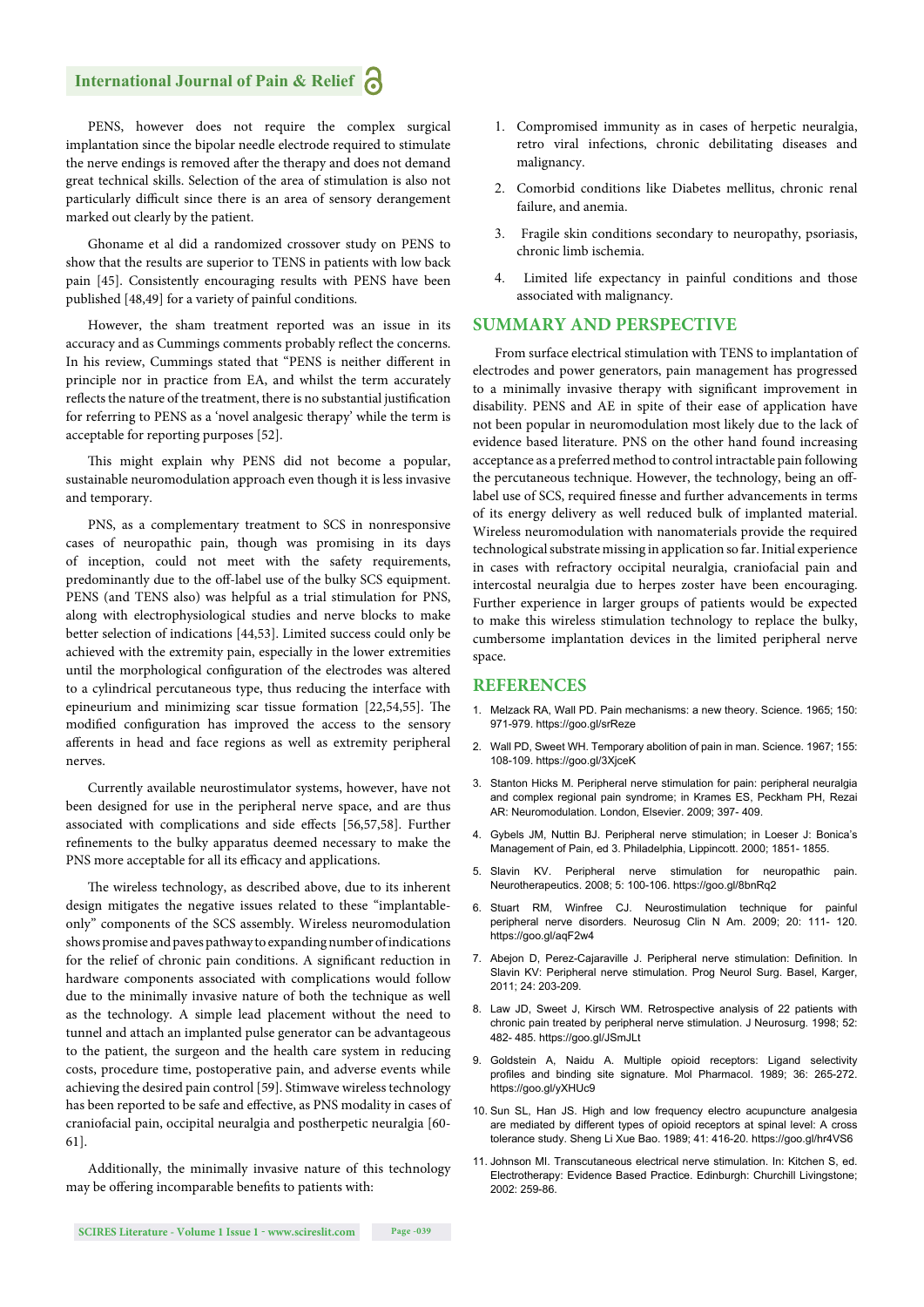### **International Journal of Pain & Relief**

- 12. Ghoname ES, Craig WF, White PF, Ahmed HE, Hamza MA, Gajraj NM, et al. The effect of stimulus frequency on the analgesic response to percutaneous electrical nerve stimulation in patients with chronic low back pain. Anesth Analg. 1999; 88: 841-6. https://goo.gl/53XXSx
- 13. Raphael JH, Raheem TA, Southall JL, Bennett A, Ashford RL, Williams S. Randomized double-blind sham-controlled crossover study of short-term effect of percutaneous electrical nerve stimulation in neuropathic pain. Pain Med. 2011; 12: 1515-22. https://goo.gl/mJS9U9
- 14. Shelden CH: Depolarization in the treatment of trigeminal neuralgia: evaluation of compression and electrical methods; clinical concept of neurophysiological mechanism; in Knighton RS, Dumke PR: Pain. Boston, Little, Brown. 1966; 373-386.
- 15. Shelden CH, Paul F, Jacques DB, Pudenz RH: Electrical stimulation of the nervous system. Surg Neurol. 1975; 4: 127-132. https://goo.gl/oNHecz
- 16. Kirsch WM, Lewis JA, Simon RH: Experiences with electrical stimulation devices for the control of chronic pain. Med Instrum. 1975; 9: 217-220. https://goo.gl/2c9PFH
- 17. Nielson KD, Watts C, Clark WK. Peripheral nerve injury from implantation of chronic stimulating electrodes for pain control. Surg Neurol. 1976; 5: 51-53. https://goo.gl/AHSy6p
- 18. Long DM. Electrical stimulation for relief of pain from chronic nerve injury. J Neurosurg. 1973; 39: 718-722. https://goo.gl/258BZh
- 19. Urban BJ, Nashold BS Jr. Combined epidural and peripheral nerve stimulation for relief of pain. Description of technique and preliminary results. J Neurosurg. 1982; 57: 365-369. https://goo.gl/6BYQ29
- 20. Weiner RL, Reed KL. Peripheral neurostimulation for control of intractable occipital neuralgia. Neuromodulation. 1999; 2: 217-221. https://goo.gl/kcgz3v
- 21. Slavin KV, Burchiel KJ. Use of long-term nerve stimulation with implanted electrodes in the treatment of intractable craniofacial pain. J Neurosurg. 2000; 92: 576.
- 22. Weiner RL, Alo KM, Reed KL, Fuller ML. Subcutaneous neurostimulation for intractable C-2-mediated headaches. J Neurosurg. 2001; 94: 398.
- 23. Dunteman E. Peripheral nerve stimulation for unremitting ophthalmic postherpetic neuralgia. Neuromodulation. 2002; 5: 32-37. https://goo.gl/Hehb6r
- 24. Huntoon MA, Burgher AH. Ultrasound-guided permanent implantation of peripheral nerve stimulation (PNS) system for neuropathic pain of the extremities: original cases and outcomes. Pain Med. 2009; 10: 1369-77. https://goo.gl/D6v4ar
- 25. Peterson EA, Slavin KV. Peripheral nerve/field stimulation for chronic pain. Neurosurg Clin N Am. 2014; 25: 789-97. https://goo.gl/oKABuP
- 26. Johnson MD, Burchiel KJ. Peripheral stimulation for treatment of trigeminal postherpetic neuralgia and trigeminal posttraumatic neuropathic pain: a pilot study. Neurosurgery. 2004; 55: 135-141. https://goo.gl/AiERMW
- 27. Slavin KV, Wess C. Trigeminal branch stimulation for intractable neuropathic pain: technical note. Neuromodulation. 2005; 8: 7-13. https://goo.gl/Nr8SGP
- 28. Amin S, Buvanendran A, Park KS, Kroin JS, Moric M. Peripheral nerve stimulator for the treatment of supraorbital neuralgia: a retrospective case series. Cephalalgia. 2008; 28: 355-359. https://goo.gl/KQbkh3
- 29. Reed KL, Black SB, Banta CJ II, Will KR. Combined occipital and supraorbital neurostimulation for the treatment of chronic migraine headaches: initial experience. Cephalalgia. 2010; 30: 260-271. https://goo.gl/XcFp87
- 30. Burns B. 'Dual' occipital and supraorbital nerve stimulation for primary headache. Cephalalgia. 2010; 30: 257-259. https://goo.gl/vdaaGd
- 31. Narouze SN, Kapural L. Supraorbital nerve electric stimulation for the treatment of intractable chronic cluster headache: a case report. Headache. 2007; 47: 1100-1102. https://goo.gl/QNmQx8
- 32. Stinson LW Jr, Roderer GT, Cross NE, Davis BE. Peripheral subcutaneous Electrostimulation for control of intractable post-operative inguinal pain: a case report series. Neuromodulation. 2001; 4: 99-104. https://goo.gl/Nf6k7R
- 33. Paicius RM, Bernstein CA, Lempert Cohen C. Peripheral nerve field stimulation for the treatment of chronic low back pain: preliminary results of long-term follow-up: a case series. Neuromodulation. 2007; 10: 279-290. https://goo.gl/ZrLDYG
- 34. Theodosiadis P, Samoladas E, Grosomanidis V, Goroszeniuk T, Kothari S: A case of successful treatment of neuropathic pain after a scapular fracture using subcutaneous targeted neuromodulation. Neuromodulation 2008; 11: 62-65. https://goo.gl/WcnwEz
- 35. Kothari S. Neuromodulatory approaches to chronic pelvic pain and coccygodynia. Acta Neurochir Suppl. 2007; 97: 365-371. https://goo.gl/WgdJXT
- 36. Monti E. Peripheral nerve stimulation: a percutaneous minimally invasive approach. Neuromodulation 2004; 7: 193-196. https://goo.gl/5Zffig
- 37. Falowski S, Wang D, Sabesan A, Sharan A. Occipital nerve stimulator systems: review of complications and surgical techniques. Neuromodulation. 2010; 13: 121-125. https://goo.gl/hQPjsq
- 38. Jasper JF, Hayek SM. Implanted occipital nerve stimulators. Pain Physician. 2008; 11: 187-200. https://goo.gl/BfGgyJ
- 39. Gofeld M. Anchoring of suboccipital lead: case report and technical note. Pain Pract. 2004; 4: 307-309. https://goo.gl/cnQTvU
- 40. Trentman TL, Slavin KV, Freeman JA, Zimmerman RS. Occipital nerve stimulator placement via a retromastoid to infraclavicular approach: a technical report. Stereotact Funct Neurosurg. 2010; 88: 121-125. https://goo.gl/eGbaVM
- 41. Eldabe S, Buchser E, Duarte R. Complications of spinal cord stimulation and peripheral nerve stimulation techniques: A review of the literature. Pain Med. 2016; 17: 325-336. https://goo.gl/qkSJzH
- 42. Yearwood TL, Perryman LT Peripheral neurostimulation with a microsize wireless stimulator. In. Slavin (Ed) Stimulation of the peripheral nervous system. The Neuromodulation Frontier. Prog Neurol Surg. Basel, Karger. 2016; 29: 168-191. https://goo.gl/2nNQoX
- 43. Campbell JN, Long DM. Peripheral nerve stimulation in the treatment of intractable pain. J Neurosurg. 1976; 45: 692- 699. https://goo.gl/4G9BrL
- 44. Ghoname EA, Craig WF, White PF, Ahmed HE, Hamza MA, Henderson BN, et al. Percutaneous electrical nerve stimulation for low back pain: a randomized crossover study. JAMA. 1999; 281: 818-823. https://goo.gl/6t9HSU
- 45. Weiner DK, Perera S, Rudy TE, Glick RM, Shenoy S, Delitto A. Efficacy of percutaneous electrical nerve stimulation and therapeutic exercise for older adults with chronic low back pain: a randomized controlled trial. Pain. 2008; 140: 344-357. https://goo.gl/GJEjik
- 46. Hamza MA, White PF, Craig WF, Ghoname ES, Ahmed HE, Proctor TJ, et al. Percutaneous electrical nerve stimulation: a novel analgesic therapy for diabetic neuropathic pain. Diabetes Care. 2000; 23: 365-370. https://goo.gl/tgmPHy
- 47. Ahmed HE, White PF, Craig WF, Hamza MA, Ghoname ES, Gajraj NM. Use of percutaneous electrical nerve stimulation (PENS) in the short-term management of headache. Headache. 2000; 40: 311-315. https://goo.gl/VtEMR8
- 48. Ahmed HE, Craig WF, White PF Ghoname ES, Hamza MA, Gajraj NM, et al. Percutaneous electrical nerve stimulation: an alternative to antiviral drugs for acute herpes zoster. Anesth Analg. 1998; 87: 911-914. https://goo.gl/AiV12H
- 49. Clark JD. Chronic pain prevalence and analgesic prescribing in a general medical population. J Pain Symptom Manage. 2002; 23: 131-137. https://goo.gl/bqD8Gs
- 50. Mäntyselkä P1, Kumpusalo E, Ahonen R, Kumpusalo A, Kauhanen J, Viinamäki H, et al. Pain as a reason to visit the doctor: a study in Finnish primary health care. Pain. 2001; 89: 175-180. https://goo.gl/H3iRTY
- 51. Cummings M. Percutaneous electrical nerve stimulation-electroacupuncture by another name? A comparative review. Acupunct Med. 2001; 19: 32-35. https://goo.gl/Y8RvEB
- 52. Nashold BS Jr, Mullen JB, Avery R. Peripheral nerve stimulation for pain relief using a multicontact electrode system: technical note. J Neurosurg. 1979; 51: 872- 873. https://goo.gl/dZpMRU
- 53. Popeney CA, Alo KM. C1- 2-3 peripheral nerve stimulation (PNS) for the treatment of disability associated with transformed migraine. Headache. 2003; 43: 369-373. https://goo.gl/EnK4Vv
- 54. Oh MY, Ortega J, Bellotte JB, Whiting DM, Alo KM. Peripheral nerve stimulation for the treatment of occipital neuralgia and transformed migraine